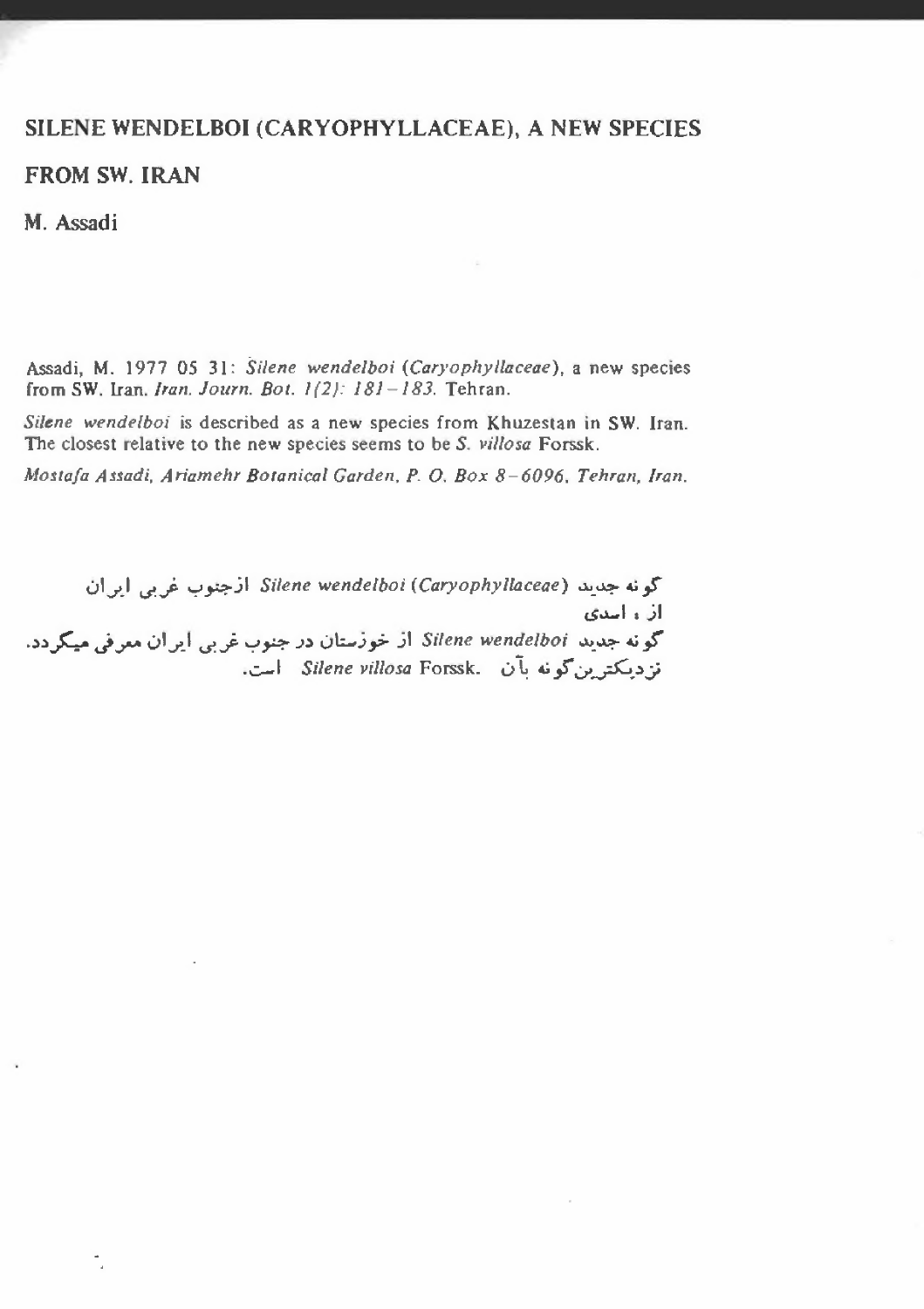## Silene wendelboi Assadi, sp. nov.

Annua, radice flavescente perpendiculari c. 12 ern longa; planta conferre dichasialiter ramosissima, omnio glandulosissima, tota glandulosa. Folia carnulosa linearia, acutiuscula, margine ciliata, ad 35 mm longa et c. 2.5 mm lata; internodia foliis multo breviora; bracteae herbaceae folia simulantes. Pedicelli calyce multo breviores. Calyx anguste cylindricus, inferne membranaceus, superne herbaceus, basi urnbilicatus, c. 22 mm longus et c. 3 mm latus, dentibus anguste triangularibus c. 3 mm longis obt usiusculis apiculatis, margine membranaceo-ciliolatis. Petala alba, glabra, unguibus e calyce exsertis, lamina ad medium in lacinias obovates bifida, c. 10 mm longa; corona laciniis oblongis dentatis c. 2 mm longis. Staminae calyce exserta. Carpophoro giabro capsula parum longiore, c. 10 mm longo. Semina nigra, reniforrnia, facie tenuissirne radialiter sulcate-striata, margine minute rugulosa, dorso acute canaliculata, 1 x 0.8 mm.

Typus: Persia, prov. Khuzestan, Albaji, 30 m, 28.4 1971, Gheisari 1252 (holotypus TARI).

Annual herb with many repeatedly branched stems forming dense globular masses. Whole plant yellowish green, densely glandular. Leaves fleshy, linear, slightly acute. with ciliate margins, up to 35 mm long and 2.5 mm broad;

internodes much shorter than the leaves. Bracts herbaceous, similar to the leaves. Calyx narrowly cylindric with umbilicate base. membranaceous in the lower and herbaceous in the upper part. about 22 mm long and 3 mm broad; calyx teeth narrowly triangular about 3 mm long, slightly obtuse, apiculare with membrana- . ceous ciliate margin. Petals white, glabrous, with claws distinctly exserted from calyx; lamina about 10 mm long; bifid up to the middle into obovate segments; coronal scales 2 rum long. oblong, dentate. Stamens exserted from calyx. Carpophore glabrous. somewhat longer than the capsuJe, about 10 mm long. Seeds black, reniform, the face excentric concave. with very fine radiate furrows, finely rugulose at the margin, dorsally sharply and deeply canaliculate, 1 x 0.8 mm.

S. *wendelboi* is characterized by its habit, forming globose masses with shortly articulated repeatedly divided branches, by its *very* narrow long calyx with comparatively long and narrow teeth and  $-$  last not least  $-$  by the sculpture of the seed. The seeds are excentrically depressed and they have a fine dense radiate sculpture on the face; dorsally they are deeply and sharply furrowed. In my opinion the closest relative will be S. *villosa* Forssk. from which it is mainly distinct by the seed character.